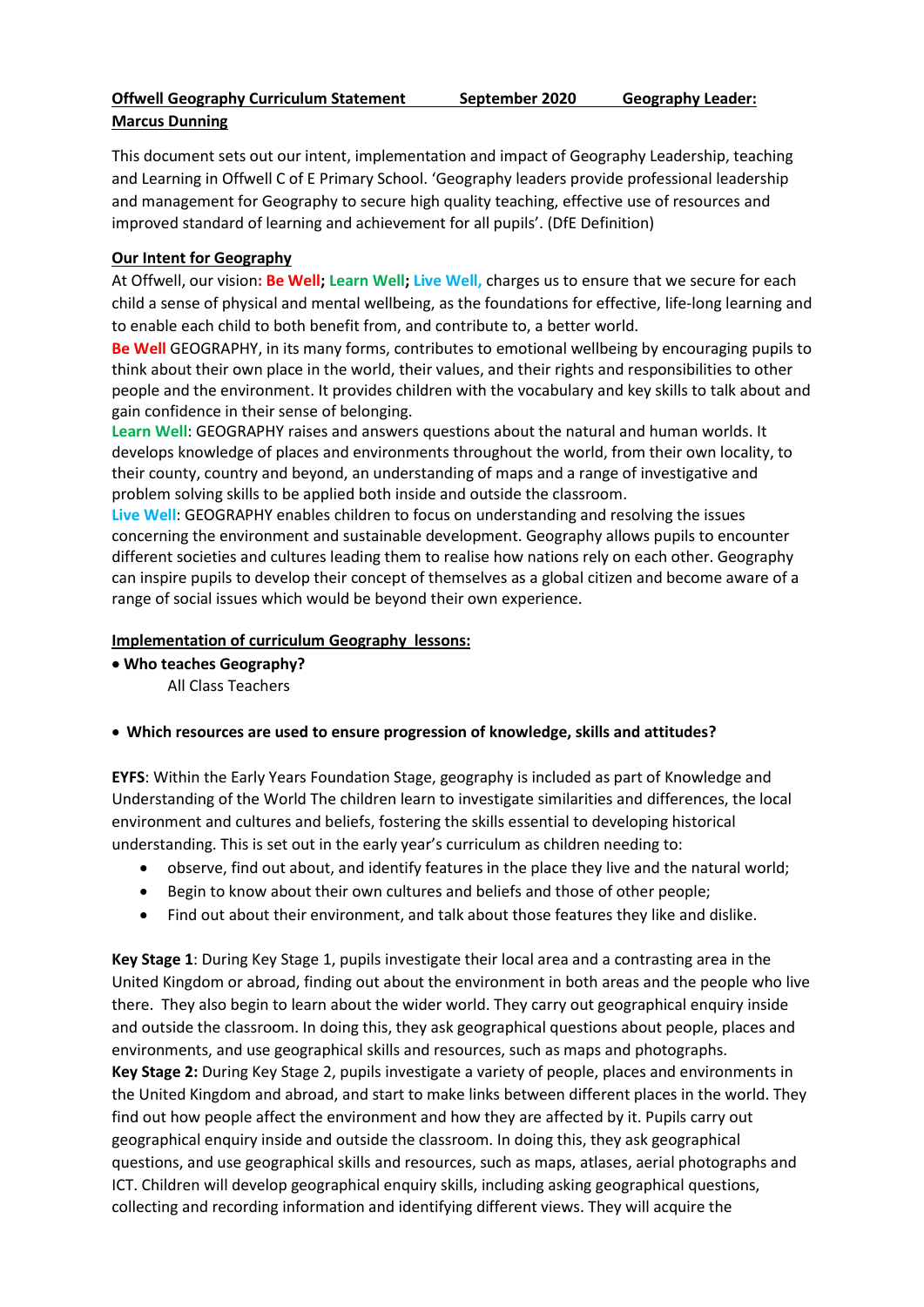appropriate practical skills associated with Geography, including using suitable vocabulary, fieldwork techniques and maps, plans and atlases. Pupils will use secondary sources of information with accuracy, including aerial photographs, satellite images, etc. As well as making its own distinctive contribution to the school curriculum, geography contributes to the wider aims of primary education. Teachers will ensure that links between subjects are maximized.

## **How is Geography timetabled?**

**Geography is timetabled for an hour a week, which can be taught in block sessions or in single sessions weekly.**

### **How are children with additional needs supported in Geography?**

At Offwell Primary School we teach geography to all children whatever their ability. Geography forms part of the school curriculum policy to provide a broad and balanced education to all children. Through our geography teaching and planning we provide differentiated learning opportunities that match the needs of children with learning difficulties and we take into account the targets set for individual children in their My Plan. Displays include visual support e.g: a 'Where is…?' board on classroom walls, key stage specific timelines, and key stage specific maps. Teachers plan differentiated lessons and tasks based on strengths of each child in Universal provision and any specific needs outlined in My Plans that pertain to the learning. The SENCO will be consulted, if additional needs require further support.

### **How inclusive is Geography provision in the school?**

Through our geography teaching we provide learning opportunities that enable all pupils to make progress across a lesson and over time. We do this by setting suitable learning challenges and responding to each child's different needs. Assessment against Building Blocks and National Expectations allows us to consider each child's attainment and progress against expected levels. When progress falls significantly outside the expected range, the child may have special educational needs. Our assessment process looks at a range of factors –classroom organisation, teaching materials, teaching style, differentiation –so that we can take some additional or different action to enable the child to learn more effectively. This ensures that our teaching is matched to the child's needs. We enable pupils to have access to the full range of activities involved in learning geography. Where children are to participate in learning opportunities outside the classroom, for example, a field trip, we carry out a risk assessment prior to the activity, to ensure that the activity is safe and appropriate for all pupils and their learning needs. Our inclusive teaching practices provide links to multi-cultural provision, enabling our children to benefit from learning through other cultures and ethnicities.

## *Gifted & talented*

In Geography staff will develop differentiated weekly plans to ensure pupils who are identified as gifted in geography and achieving exceptionally high levels of achievement are catered for. For these pupils, accelerated learning experiences are derived from a deeper level of questioning and/or understanding of the programmes of study, facilitated by the teaching teams and accessed by the pupils through investigative work, or enrichment learning activities giving these pupils open ended investigations to complete that link to the geography programmes of studies being covered with exploration, depth and mastery learning opportunities. Support from the school Gifted & Talented co-ordinator/geography co-ordinator can be sought to support this process.

 **How are other subjects, technologies, visits, or visitors used to enhance Geography learning? English** - Geography makes a significant contribution to the teaching of English in our school because it actively promotes the skills of reading, writing, speaking and listening. At Key Stage 2 we organise debates on environmental issues because we believe that these develop speaking and listening skills. Reports, letters and recording information will all develop children's writing ability. We also